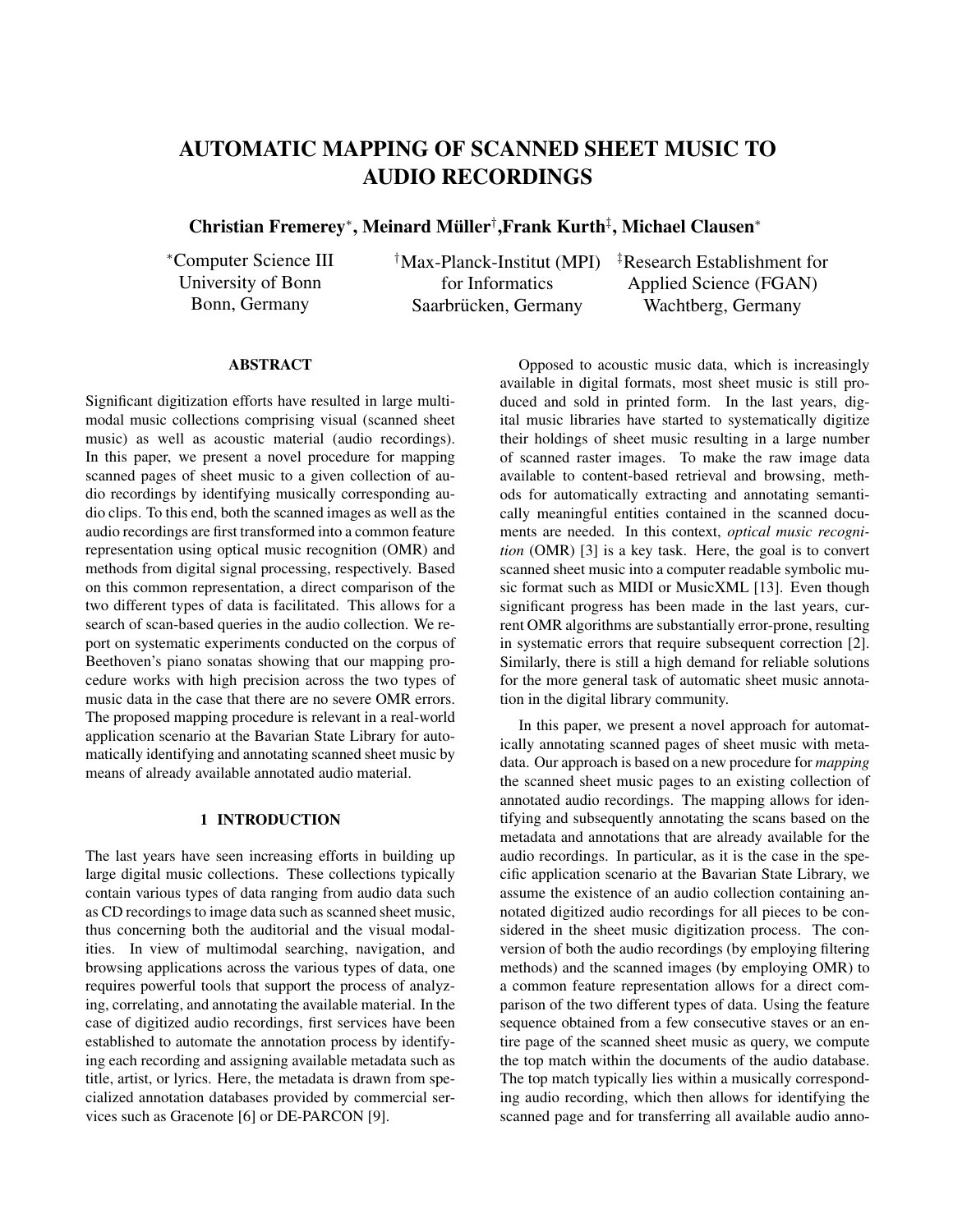

Figure 1. Overview of the mapping procedure for automatic identification and annotation of scanned sheet music using an annotated audio database. The first page of the second movement of Beethoven's piano sonata Op. 2 No. 1 and the resulting scan chromagram are shown.

tations to the scanned sheet music domain. This procedure is described in Sect. 2 and illustrated by Fig. 1. We have tested and analyzed our mapping procedure by means of a real-world application scenario using the corpus of the 32 piano sonatas by Ludwig van Beethoven. In Sect. 3, we discuss the outcome of our experiments showing that the mapping across the two music domains is robust even in the presence of local OMR errors, but suffers in the presence of severe global OMR errors. We also describe a postprocessing procedure that allows for detecting most of the misclassifications and automatically reveals most of the passages within the scanned pages where the severe OMR errors occurred. In Sect. 4, we conclude this paper with prospects on future work and indicate how to improve the identification rate by correcting and compensating for severe OMR errors prior to the mapping stage.

### **2 MAPPING PROCEDURE**

One key strategy of our mapping procedure is to reduce the two different types of music data, the audio recordings as well as the scanned sheet music, to the same type of feature representation, which then allows for a *direct* comparison *across* the two domains. In this context, chroma-based features have turned out to be a powerful mid-level music representation [1, 7, 12]. Here, the *chroma* correspond to the twelve traditional pitch classes of the equal-tempered scale and are commonly indicated by the twelve pitch spelling attributes C,  $C^{\sharp}, D, \ldots, B$  as used in Western music notation. In the case of audio recordings, normalized chroma-based features indicate the short-time energy distribution among the twelve chroma and closely correlate to the harmonic progression of the underlying piece. Based on signal processing techniques, the transformation of an audio recording into a chroma representation (or chromagram) may be performed either by using short-time Fourier transforms in combination with binning strategies [1] or by employing suitable multirate filter banks [12]. In our implementation, we use a quantized and smoothed version of chroma features, referred to as CENS features, see [12]. The transformation of scanned sheet music into a corresponding chromagram

requires several steps, see [11]. First, each scanned page is analyzed using optical music recognition (OMR) [2, 3]. In our system, we use the commercially available Sharp-Eye software [8] to extract musical note parameters (onset times, pitches, durations) along with 2D position parameters as well as bar line information from the scanned image. Assuming a fixed tempo of 100 BPM, the explicit pitch and timing information can be used to derive a chromagram essentially by identifying pitches that belong to the same chroma class. A similar approach has been proposed in [7] for transforming MIDI data into a chroma representation. Fig. 1 shows a resulting scan chromagram obtained for the first page of the second movement of Beethoven's piano sonata Op. 2 No. 1. Note that the tempo assumption (of always choosing 100 BPM) is not a severe restriction since the mapping algorithm to be described next can handle local and global tempo variations anyway.

For the actual scan-audio mapping, we use a matching procedure similar to the one described in [10]. First, in a preprocessing step, all recordings of the given audio database are converted into sequences of CENS vectors. (In our implementation, we use a feature sampling rate of 1 Hz.) While keeping book on document boundaries, all these CENS sequences are concatenated into a single audio feature sequence. Then, each scanned page of sheet music to be identified is also converted into a sequence of CENS features. The resulting scan feature sequence is then compared to the audio feature sequence using subsequence dynamic time warping (DTW). For a detailed account on this variant of DTW we refer to [12]. In our experiments, it turned out that the DTW step sizes  $(2, 1), (1, 2), (1, 1)$  (instead of the classical step sizes  $(1, 0), (0, 1), (1, 1)$ ) lead to more robust matching results, and are hence used in the remainder of this paper. As a result of the DTW computation, one obtains a *matching curve*. The ith position of the matching curve contains the costs for matching the scan feature sequence to the most similar subsequence of the audio feature sequence ending at position  $i$ . Therefore, the curve's local minima close to zero correspond to audio feature subsequences similar to the scan feature sequence. These subsequences are referred to as *matches*. Because of the book-keeping, doc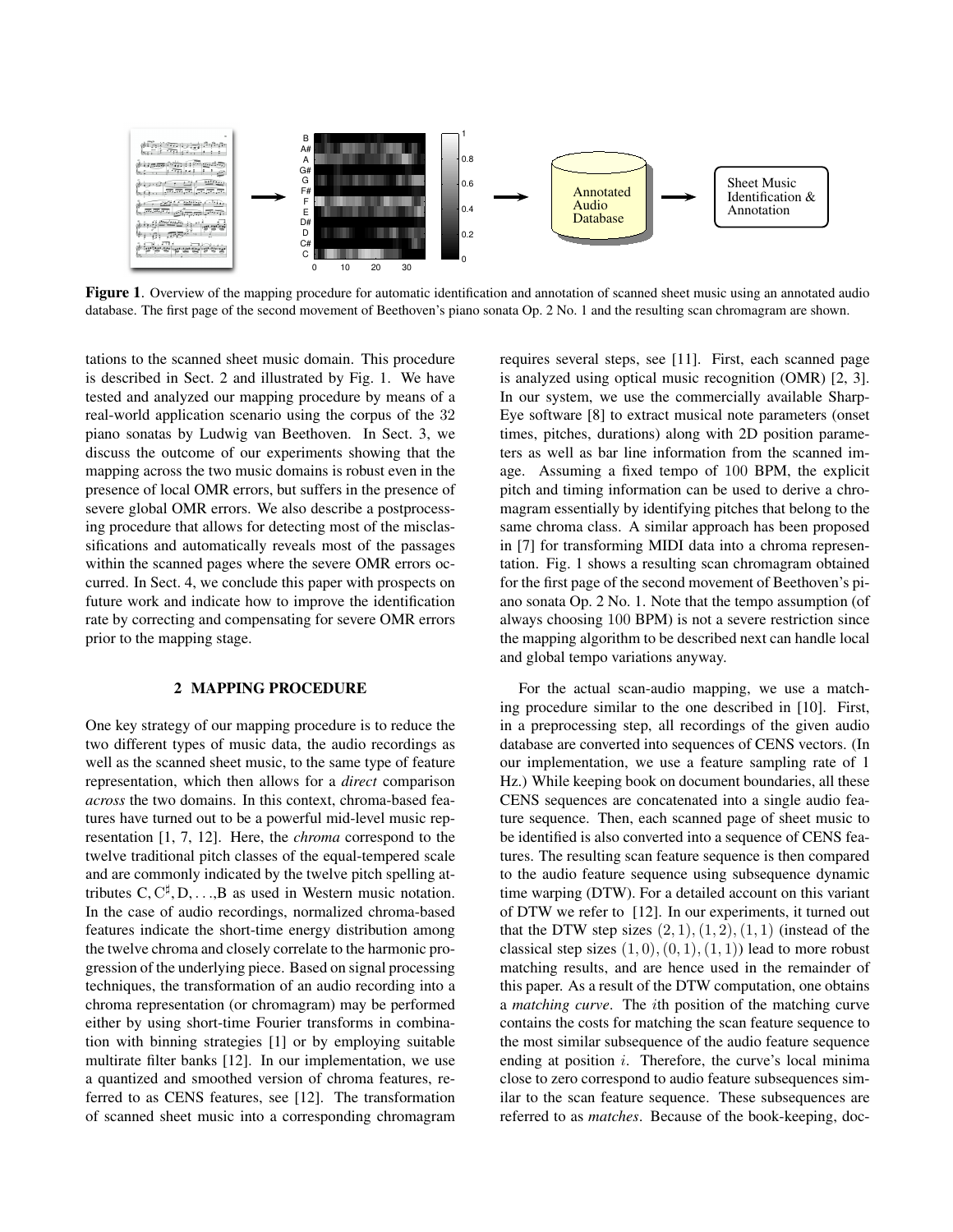ument numbers and positions of matches within each audio document can be recovered easily. Note that DTW can compensate for possible temporal differences between scan feature sequences and corresponding audio feature subsequences thus also relativizing the above tempo assumption.

## **3 EXPERIMENTS AND EVALUATION**

The basic identification and annotation procedure of a given scanned page of sheet music can be summarized as follows. First, map a given scanned page against the audio database and derive the top match of lowest cost. Then determine the audio recording that contains the top match and transfer all annotations available for the audio recording to the image domain. Note that in the ideal case the top match not only identifies the scanned page but also indicates the time position within the audio recording where the music notated on the page is actually played.

We now show to which extent this approach also works in practice by discussing a real-world application scenario using the musically relevant corpus of Beethoven's piano sonatas. Our test database and some technical details are described in Sect. 3.1. In Sect. 3.2, we discuss a baseline experiment using MIDI versions instead of extracted OMR data. This experiment indicates which identification rates one may expect in the optimal (but unrealistic) case where no OMR extraction errors have occurred. Then, in Sect. 3.3, we describe several experiments performed on the actual OMR data. Here, we also discuss various types of OMR errors that significantly degrade the mapping quality. Finally, in Sect. 3.4, we describe a postprocessing strategy that automatically reveals most of the misclassifications.

#### **3.1 Test Database**

Our experiments have been conducted on the basis of the 32 piano sonatas by Ludwig van Beethoven, which play a key role in the evolution of the sonata form and are considered as one of the greatest treasures in the music literature. Because of its outstanding musical significance and the large number of available digitized audio recordings, the automated analysis and organization of the corpus of Beethoven's piano sonatas is highly relevant to musicologists and librarians.

Our audio database consists of a complete recording of the 32 piano sonatas conducted by Daniel Barenboim, comprising 101 audio documents (basically corresponding to the movements) and 11 hours of audio material. Furthermore, we have a scanned version of the corresponding sheet music (Volume 1 & 2, G. Henle Verlag) at our disposal amounting to a total number of 604 digitized pages (3693 two-stave systems). In the following, dealing with piano music, the term *line* is used to denote a two-stave system consisting of a stave for the right and a stave for the left hand. The scanned pages, which are available as 600dpi b/w images in

the TIFF format, have been processed by the OMR Engine of SharpEye 2.68 and saved in the MusicXML file format as one file per page. Finally, each of the 604 MusicXML files was transformed into a sequence of CENS vectors (one feature per second) assuming a fixed tempo of 100 BPM. Subsequently, using the extracted OMR information on the notated systems, the CENS sequences were segmented into 3693 subsequences corresponding to the lines.

#### **3.2 Baseline Experiment: MIDI-Audio Mapping**

In a baseline experiment, we investigated what identification rates one may expect in the case that there are no severe OMR extraction errors. To this end, we used a complete set of MIDI files for the 32 Beethoven sonatas and randomly generated a large number of MIDI fragments of various lengths, which were used instead of the OMR extraction results. Then, for each of these MIDI fragments we computed a matching curve with respect to the audio database and determined the topmost audio match. Recall that in the identification scenario the objective is to determine the piece of music underlying the respective MIDI fragment by using the audio recordings of the database as an identifier. Therefore, we consider a match as *correct* if it lies within the audio document that corresponds to the same movement as the MIDI document from which the respective query is taken. Otherwise the match is considered as *incorrect*.

In particular, we investigated the dependence of the number of correct audio matches subject to the length L (given in seconds) of the MIDI query. To this end, we randomly generated 1000 MIDI queries for each of the seven parameters  $L \in \{10, 20, 30, \ldots, 70\}$ . Each of the queries lies within a single MIDI file and therefore has a unique correct assignment to one of the 101 movements. The second column of Table 1 shows the number of correct matches. As an example, consider the case  $L = 10$ , where 823 of the 1000 matches were correct. Note that the number of correct matches increases significantly with the query length. For example, for  $L = 40$  only 3 of the 1000 queries were misclassified. To give a more detailed picture of the matching quality, Table 1 additionally provides various cost and confidence values. The third, fourth, and fifth column show the average cost values, the standard deviations, and the maximal cost values for the correct top matches. For example, in the case  $L = 10$ , the average cost value (standard deviation/maximal cost value) for the 823 correct matches is  $0.059$   $(0.024/0.223)$ . The latter cost values are with respect to a range from 0 (no costs) to 1 (maximum costs). Increasing L leads to slightly higher cost values stabilizing around the value 0.07 even for long queries.

Similarly, the sixth, seventh, and eighth columns of Table 1 show the corresponding values for the incorrect top matches. For example, in the case  $L = 10$ , the average cost of the 177 incorrect top matches is 0.084 with a standard de-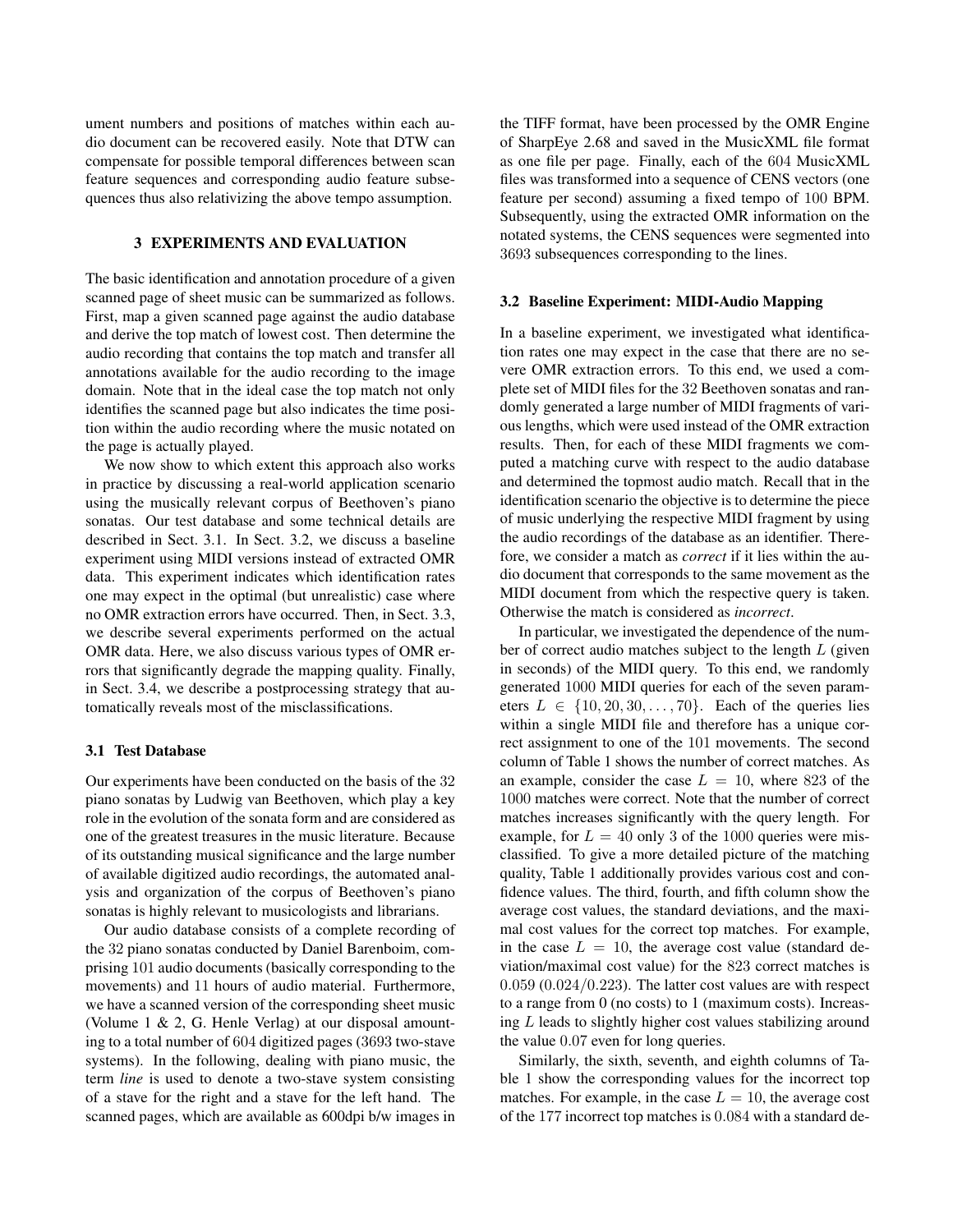| Length    | #(Cor.)   | Cost (correct) |       |       | Cost (incorrect) |       |       | Gap   |
|-----------|-----------|----------------|-------|-------|------------------|-------|-------|-------|
| (in sec.) | $(in \%)$ | av.            | std.  | max.  | av.              | std.  | max.  | av.   |
| 10        | 82.3      | 0.059          | 0.024 | 0.223 | 0.084            | 0.034 | 0.207 | 0.044 |
| 20        | 96.7      | 0.068          | 0.026 | 0.206 | 0.102            | 0.031 | 0.196 | 0.070 |
| 30        | 99.2      | 0.070          | 0.024 | 0.189 | 0.139            | 0.040 | 0.214 | 0.093 |
| 40        | 99.7      | 0.071          | 0.024 | 0.218 | 0.177            | 0.027 | 0.198 | 0.106 |
| 50        | 99.9      | 0.072          | 0.023 | 0.204 | 0.117            | 0.000 | 0.117 | 0.118 |
| 60        | 99.9      | 0.071          | 0.021 | 0.193 | 0.159            | 0.000 | 0.159 | 0.128 |
| 70        | 99.9      |                | 0.022 | 0.196 | 0.229            | 0.000 | 0.229 | 0.135 |

**Table 1**. Results for the baseline experiment of mapping MIDI fragments of various lengths  $L \in \{10, 20, \ldots, 70\}$  (given in seconds) to the audio database. Each line shows the length  $L$ , the percentage of correct matches for the 1000 MIDI fragments of the respective length, the average values (av.), the standard deviations (std.), and the maximum values (max.) of the correct matches and incorrect matches, and the average confidence gap.

viation of 0.034. Note that in the case of incorrect matches, when increasing the query length, the average cost increases at a much higher rate than in the case of correct matches.

We also investigated how well the correct matches were separated by successive matches that do not lie in the respective correct audio document. To this end, we computed for each query the minimal cost value of a restricted matching curve, where the correct audio document had been removed. Then, for all correctly identified queries, we computed the difference of this minimal value and the cost of the correct top match. This difference value, which we refer to as *confidence gap*, indicates the identification reliability based on the top match. The average confidence value is shown in the last column of Table 1. For example, in the case  $L = 10$ the average confidence gap amounts to the value 0.044. Increasing L leads to a significant increase of the confidence gap up to the value of 0.135 for  $L = 70$ . In conclusion, one may say that one obtains very good identification rates (with an error rate of less than  $1\%$ ) for MIDI fragments of at least 30 seconds of duration.

### **3.3 OMR-Audio Mapping**

Next, we describe a similar experiment, now using the (potentially flawed) OMR extraction results instead of the "clean" MIDI data. For each of the 604 scanned pages, we computed a CENS feature sequence as explained in Sect. 2. Then, from these sequences, we randomly generated 1000 subsequences of length  $L$  for each of the length parameters  $L \in \{10, 20, \ldots, 70\}$ . Table 2 summarizes the OMR-audio mapping results. Obviously, the identification rate drops significantly compared to the pure MIDI case. For example, in the case  $L = 10$  only 484 out of the 1000 OMR query fragments appear as top match in the correct audio document (opposed to the 823 correct matches in the MIDI case). The identification rate increases to roughly 87% for OMR feature sequences that correspond to a duration of 50

| Length    | #(Cor.)   |       | Cost (correct) |       | Cost (incorrect) |       |       | Gap   |
|-----------|-----------|-------|----------------|-------|------------------|-------|-------|-------|
| (in sec.) | $(in \%)$ | av.   | std.           | max.  | av.              | std.  | max.  | av.   |
| 10        | 48.4      | 0.080 | 0.033          | 0.198 | 0.104            | 0.040 | 0.247 | 0.034 |
| 20        | 67.9      | 0.103 | 0.039          | 0.261 | 0.147            | 0.051 | 0.285 | 0.050 |
| 30        | 78.4      | 0.114 | 0.044          | 0.292 | 0.173            | 0.049 | 0.317 | 0.062 |
| 40        | 84.9      | 0.120 | 0.043          | 0.356 | 0.192            | 0.051 | 0.340 | 0.072 |
| 50        | 87.1      | 0.132 | 0.043          | 0.305 | 0.208            | 0.051 | 0.367 | 0.080 |
| 60        | 87.0      | 0.143 | 0.050          | 0.304 | 0.232            | 0.044 | 0.356 | 0.080 |
| 70        | 87.1      | 0.153 | 0.052          | 0.316 | 0.247            | 0.049 | 0.373 | 0.078 |

**Table 2**. Experimental results mapping OMR fragments of various lengths (given in seconds) to the audio database. For each length parameter  $L \in \{10, 20, \ldots, 70\}$  we randomly generated 1000 OMR chroma subsequences, each corresponding to a subpart of exactly one of the scanned pages. The table has the same interpretation as Table 1.

seconds and above. A comparison with Table 1 shows that, in the OMR case, the average costs of the correct matches are much higher than the ones in the MIDI case. Furthermore, the confidence gap is much smaller.

All these numbers indicate that the OMR-audio mapping procedure significantly suffers from the artifacts that are mainly caused by OMR extraction errors. In particular, a manual investigation of samples of the OMR extraction results revealed that there are two prominent types of OMR errors that significantly degrade the quality of the CENS feature sequences. First, for roughly  $7\%$  of the lines (two-stave systems) the key signature was extracted incorrectly. In particular, one or even more accidentals notated at the beginning of each stave were missing. Such an error generally distorts the CENS subsequence for an entire line, since a missing accidental causes all notes of a specific pitch class to be shifted upwards or downwards by one semitone, which may significantly corrupt the chroma distribution. Second, in almost 5% of the measures there were some note or beam extraction errors that resulted in inconsistencies with respect to the notated time signature. In such cases, the conversion tool of our OMR software, which transforms the OMR extraction parameters into a MusicXML file, simply discards all voices within those measures that reveal such inconsistencies. This also results in a significant corruption of the chroma distribution. Obviously, the automated detection and correction of such OMR extraction errors would overcome these problems resulting in significantly improved identification rates. These issues are left for future work and are further discussed in Sect. 4.

We continue the analysis of our OMR-audio mapping procedure based on the raw OMR material. Instead of using randomly chosen OMR fragments of a specific duration, we now investigate the mapping quality based on musical units such as pages or lines. Using entire pages in the OMR-audio mapping leads to an identification rate of roughly 82.5%. The average length of the corresponding CENS sequences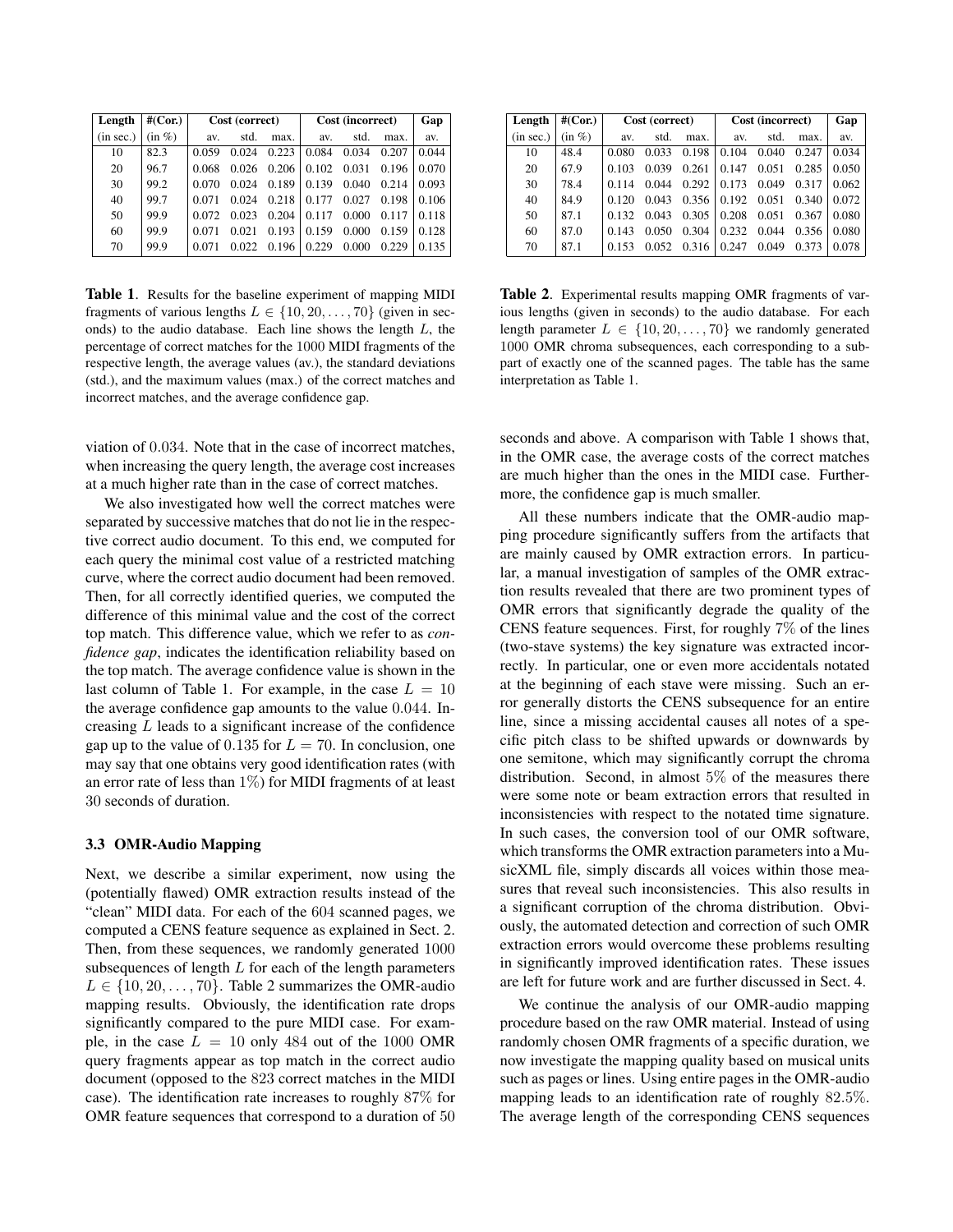| Lines   Length   $k = 1$ $k = 2$ $k = 5$ $k = 10$ $k = 20$ $k = 50$                                                                                                                     |  |  |  |
|-----------------------------------------------------------------------------------------------------------------------------------------------------------------------------------------|--|--|--|
| $\left  \sin \sec \theta \right  \left  \sin \theta \right  \sin \theta$ $\left  \sin \theta \right  \sin \theta$ $\left  \sin \theta \right  \sin \theta$ $\left  \sin \theta \right $ |  |  |  |
| $1 \mid 9.133 \mid 44.57 \mid 52.97 \mid 65.77 \mid 76.20 \mid 84.59 \mid 92.26$                                                                                                        |  |  |  |
| 3   27.099   71.30  76.66  83.62  88.06  92.45  96.13                                                                                                                                   |  |  |  |
| 5 45.053 77.04 81.23 86.41 90.12 93.37 96.86                                                                                                                                            |  |  |  |
| 7 62.995 77.74 81.83 86.84 90.85 93.83 96.89                                                                                                                                            |  |  |  |

**Table 3**. Identification rates depending on the number of lines used in the OMR-audio mapping. The columns indicate the recall percentage (out of 3693 mappings, respectively) of the correct audio document within the top  $k$  matches.

amounts to 55 seconds yielding robust mappings if there are no severe OMR errors. Another problem that often leads to misclassifications is that a single scanned page may refer to more than one pieces of music. In particular for our Beethoven corpus, a single page may contain both the end and the beginning of two consecutive movements. To overcome this problem, one may use single lines in the mapping process instead of entire pages. This also yields the advantage of having several identifiers per page. On the downside, the average length of the CENS sequences corresponding to the lines lies below a duration of 10 seconds yielding an identification rate of only 44.57%, see Table 3. To improve the identification rate of the line-based mapping strategy, we query each line in the context of  $\ell$  preceding and  $\ell$  subsequent lines. In other words, instead of using a single line we use a block of  $2\ell + 1$  subsequent lines with the reference line positioned in the middle. Here, we assume that all pages belonging to one movement are in the correct order, hence allowing us to consider blocks of lines ranging across two consecutive pages. To systematically investigate the identification rate depending on the number of lines used in the OMR-audio mapping, for each of the 3693 lines of our scanned Beethoven material, we generated CENS query sequences corresponding to 1, 3, 5, and 7 lines. Table 3 shows both the resulting identification rates based on the top match  $(k = 1)$  and the recall values for the correct audio document for the top k matches with  $k \in \{1, 2, 5, 10, 20, 50\}$ . For example, using three lines, the top match  $(k = 1)$  was correct in 71.30% of the 3693 OMR-audio mappings. Considering the top 5 matches ( $k = 5$ ), at least one of these matches was correct in 83.62% of the mappings.

### **3.4 Postprocessing**

We now show how the additional information of considering the  $k$  top matches (instead of considering only the top match) can be used to detect most of the incorrect identifications. The only assumption we use is that the scanned pages that correspond to a specific movement are given as a sequence of consecutive pages, i. e., pages of different movements are not interleaved. We explain our postprocessing procedure by means of our Beethoven scenario using

 $Q = 3693$  OMR queries each consisting of 7 subsequent lines and considering the  $k = 5$  top matches. Recall that the objective is to map each of the queries to one of the  $P = 101$ audio documents (representing the pieces or movements). We construct a  $P \times Q$  *mapping matrix* M, where the rows correspond to the pieces and the columns to the queries. Then an entry  $M(p,q)$ ,  $1 \leq p \leq P$ ,  $1 \leq q \leq Q$ , is nonzero if and only if the  $p^{\text{th}}$  audio document appears among the top k matches for the  $q^{\text{th}}$  query. In this case  $M(p, q)$  is set to  $1 - c$ , where  $c \in [0, 1]$  denotes the cost of the corresponding match. In case there are several matches for the entry  $(p, q)$  among the top k matches, we define c to be the minimal cost value over these matches. Note that  $M(p,q)$ expresses a kind of confidence that the  $q^{\text{th}}$  query belongs the  $p<sup>th</sup>$  piece. Furthermore, M indicates the kind of confusion that occurred in the identification procedure. Fig. 2 shows the mapping matrix for the Beethoven scenario.

For our Beethoven corpus, both the audio recordings and the scanned pages are sorted with respect to increasing opus and movement numbers. Therefore, a correct mapping of all queries corresponds to a diagonal staircase-like structure in  $M$ . In the following, we do not assume that the scanned pages are given in the same order (on the piece and movement level) as the audio recordings, since this assumption is often violated in real-world digitization applications. For example, many music books contain a more or less unsorted mixture of various pieces and movements. Therefore, we only make the assumption that the pages that correspond to a specific audio document (referring to a specific movement) are given in the correct order. Then, in case of a correct identification of the OMR queries, the matrix  $M$  reveals a structure of horizontal line segments, where each such segment corresponds to an audio document.

In the following, a tuple  $(p, q)$  is referred to as *positive* if the entry  $M(p, q)$  is non-zero. Furthermore, a positive tuple  $(p, q)$  is referred to as *true positive* if the  $q^{\text{th}}$  query semantically corresponds to the  $p<sup>th</sup>$  audio document, otherwise  $(p, q)$  is called *false positive*. Now, the idea is that positive tuples included in long horizontal line segments within M are likely to be true, whereas isolated positive tuples are likely to be false. Intuitively, our procedure classifies the positive tuples by looking for groups of tuples included in long horizontal line segments (these tuples are classified as true) and discards isolated positives tuples (these tuples are classified as false). Due to space limitations, we do not give technical details and refer to Fig. 2 for an illustration.

We have applied this postprocessing procedure to the Beethoven scenario using  $Q = 3693$  queries each consisting of 7 subsequent lines and considering the top match only. As a result, 78.42% of the queries were mapped correctly and 17.17% of the queries were not mapped (by discarding false positives). The remaining  $4.41\%$  are incorrect mappings. Note that the result of this type of postprocessing is the detection rather than the correction of incorrect identifi-